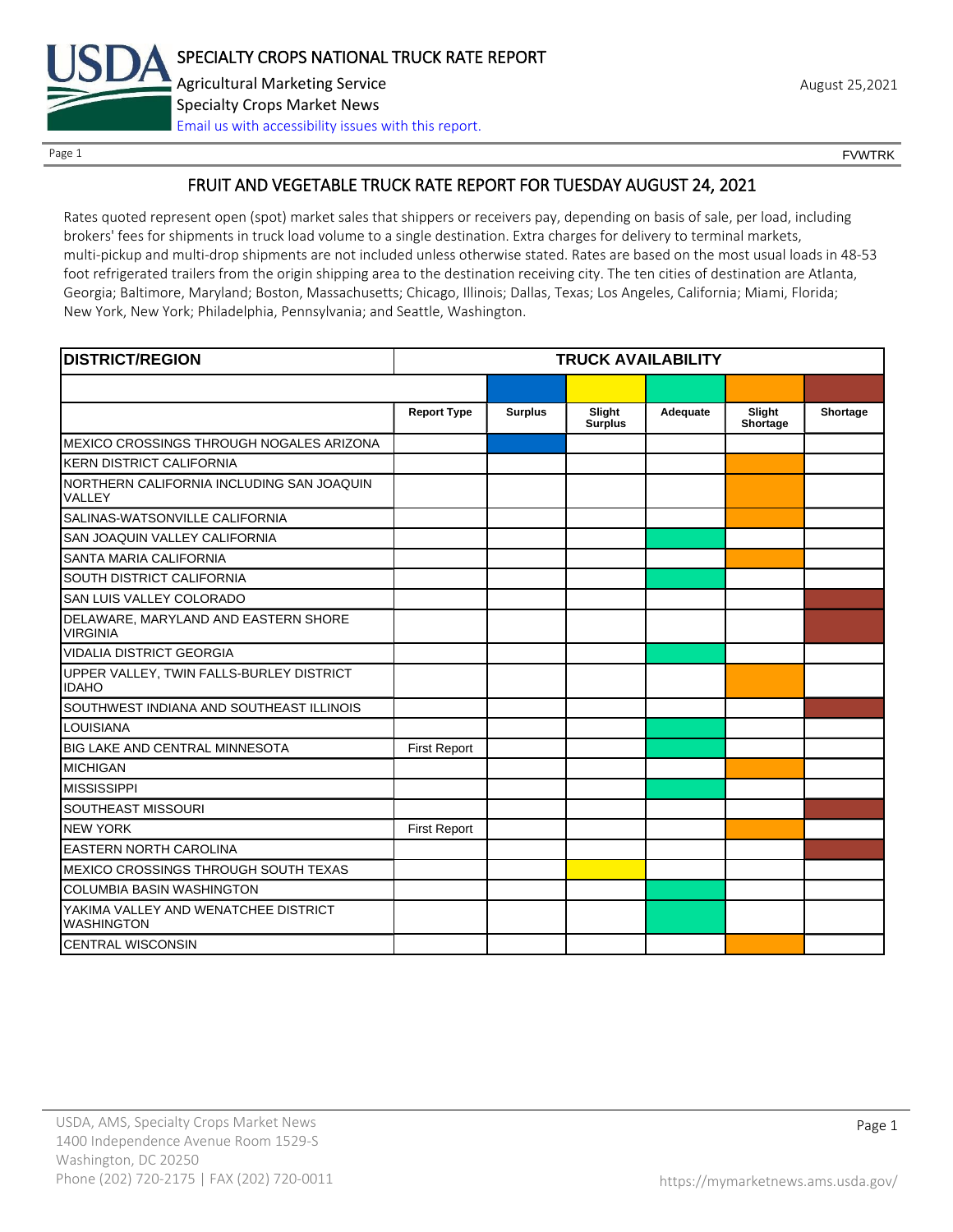

Page 2 FOUNTRK CONTROL CONTROL CONTROL CONTROL CONTROL CONTROL CONTROL CONTROL CONTROL CONTROL CONTROL CONTROL CONTROL CONTROL CONTROL CONTROL CONTROL CONTROL CONTROL CONTROL CONTROL CONTROL CONTROL CONTROL CONTROL CONTROL

### PRICES FOR TUESDAY AUGUST 24, 2021

In areas where rates are based on package rates, per-load rates were derived by multiplying the package rate by the number of packages in the most usual load in a 48-53 foot trailer.

### PERCENTAGE OF CHANGE FROM TUESDAY AUGUST 17, 2021 SHOWN IN ()

|                                 | MEXICO CROSSINGS THROUGH NOGALES ARIZONA         |             |                                                                                                                         |        |
|---------------------------------|--------------------------------------------------|-------------|-------------------------------------------------------------------------------------------------------------------------|--------|
| --MANGOES                       |                                                  |             |                                                                                                                         |        |
|                                 |                                                  |             |                                                                                                                         |        |
|                                 |                                                  | RANGE       | MOSTLY                                                                                                                  |        |
| Los Angeles                     | Surplus                                          | 700-1200    | 800-1000                                                                                                                | (0)    |
| <b>KERN DISTRICT CALIFORNIA</b> |                                                  |             |                                                                                                                         |        |
| --CARROTS AND GRAPES            |                                                  |             |                                                                                                                         |        |
|                                 |                                                  | RANGE       | MOSTLY                                                                                                                  |        |
| Atlanta                         | Slight Shortage                                  | 8800-10600  | 9800-10300                                                                                                              | $(+1)$ |
| Baltimore                       | Slight Shortage                                  | 9900-12500  | 11400-12500                                                                                                             | (0)    |
| Boston                          | Slight Shortage                                  | 10800-12700 | 11600-12300                                                                                                             | (0)    |
| Dallas                          | Slight Shortage                                  | 5700-7300   | 6200-6700                                                                                                               | $(+1)$ |
| New York                        | Slight Shortage                                  | 10600-12200 | 11700-12100                                                                                                             | (0)    |
| Philadelphia                    | Slight Shortage                                  | 10000-11500 | 10800-11000                                                                                                             | (0)    |
|                                 | NORTHERN CALIFORNIA INCLUDING SAN JOAQUIN VALLEY |             |                                                                                                                         |        |
|                                 |                                                  |             |                                                                                                                         |        |
| --PEARS                         |                                                  |             |                                                                                                                         |        |
|                                 |                                                  | RANGE       | MOSTLY                                                                                                                  |        |
| Boston                          | Slight Shortage                                  | 10000-12000 |                                                                                                                         | (0)    |
| Los Angeles                     | Slight Shortage                                  | 1800-2300   |                                                                                                                         | (0)    |
| Philadelphia                    | Slight Shortage                                  | 11000-11000 |                                                                                                                         | (0)    |
| SALINAS-WATSONVILLE CALIFORNIA  |                                                  |             |                                                                                                                         |        |
|                                 |                                                  |             |                                                                                                                         |        |
| <b>ROMAINE</b>                  |                                                  |             | --BROCCOLI, CAULIFLOWER, CELERY, LETTUCE, BOSTON, LETTUCE, GREEN LEAF, LETTUCE, ICEBERG, LETTUCE, RED LEAF AND LETTUCE, |        |
|                                 |                                                  | RANGE       | <b>MOSTLY</b>                                                                                                           |        |
| Atlanta                         | Slight Shortage                                  | 7500-9900   | 9200-9600                                                                                                               | $(+1)$ |
| Baltimore                       | Slight Shortage                                  | 10300-11700 | 10700-11100                                                                                                             | (0)    |
| Boston                          | Slight Shortage                                  | 10600-12800 | 11700-11900                                                                                                             | (0)    |
| Chicago                         | Slight Shortage                                  | 7500-9000   | 8400-8800                                                                                                               | $(+1)$ |
| Dallas                          | Slight Shortage                                  | 6000-7500   | 7100-7300                                                                                                               | $(+1)$ |
| Miami                           | Slight Shortage                                  | 10400-12100 | 10800-11100                                                                                                             | (0)    |

Philadelphia Slight Shortage 10200-11800 10900-11200 (0)

USDA, AMS, Specialty Crops Market News **Page 2** 1400 Independence Avenue Room 1529-S Washington, DC 20250 Phone (202) 720-2175 | FAX (202) 720-0011 <https://mymarketnews.ams.usda.gov/>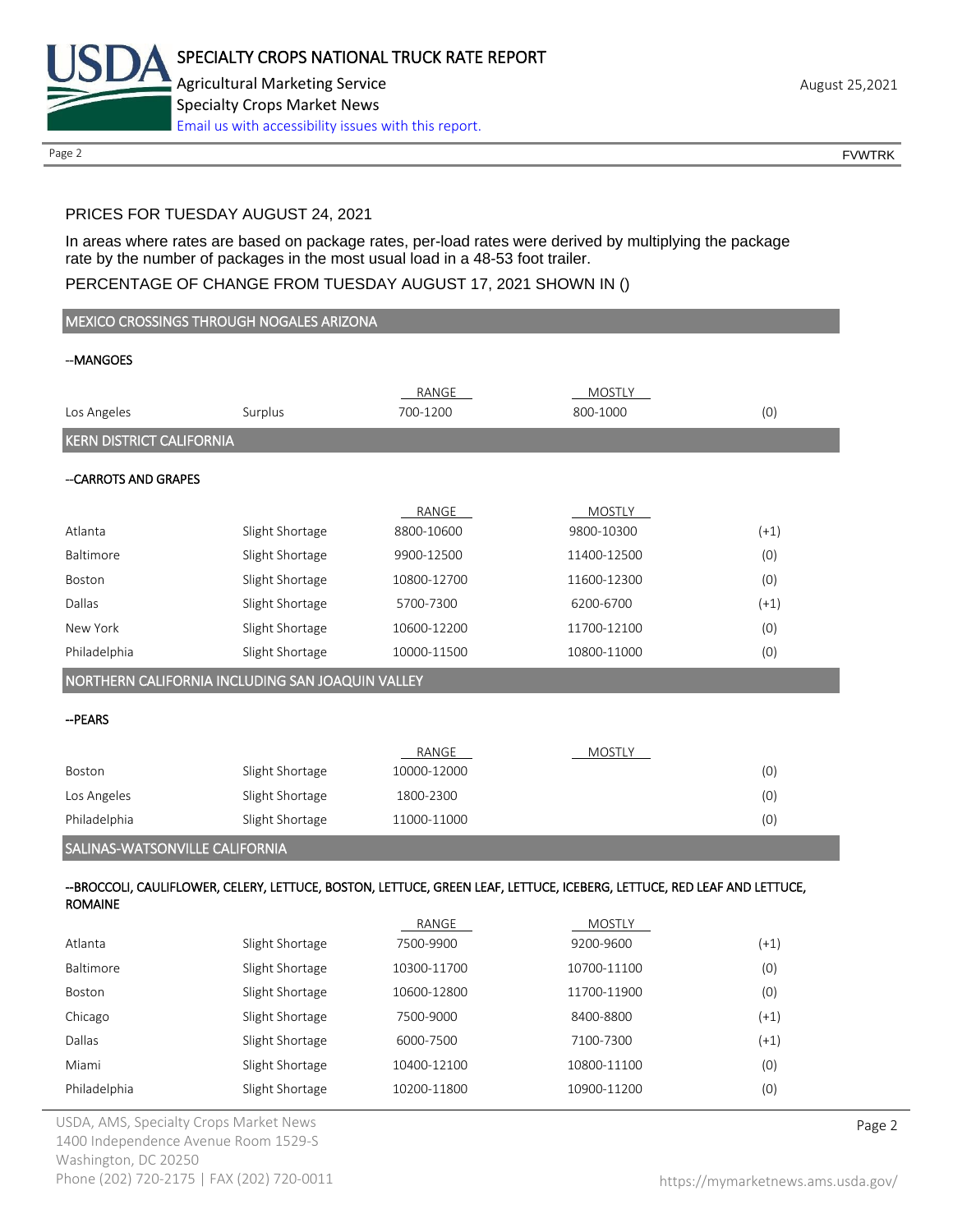

Agricultural Marketing Service **August 25,2021** August 25,2021 Specialty Crops Market News [Email us with accessibility issues with this report.](mailto:mars@ams.usda.gov?subject=508%20Inquiry/Report)

Page 3 FOUNTRK And the set of the set of the set of the set of the set of the set of the set of the set of the set of the set of the set of the set of the set of the set of the set of the set of the set of the set of the s

### SAN JOAQUIN VALLEY CALIFORNIA

|           |          | RANGE      | <b>MOSTLY</b> |      |
|-----------|----------|------------|---------------|------|
| Atlanta   | Adequate | 8400-9000  | 8400-8700     | (-1' |
| Baltimore | Adequate | 9600-10000 | 9600-9800     | (-3) |
| Chicago   | Adequate | 7500-8700  | 7900-8300     | (0)  |
| Dallas    | Adequate | 6700-7500  | 6700-7100     | (0)  |

### SANTA MARIA CALIFORNIA

### --LETTUCE, GREEN LEAF, LETTUCE, ICEBERG, LETTUCE, RED LEAF, LETTUCE, ROMAINE, BROCCOLI, CAULIFLOWER AND CELERY

|                  |                 | RANGE       | <b>MOSTLY</b> |        |
|------------------|-----------------|-------------|---------------|--------|
| Atlanta          | Slight Shortage | 8400-10000  | 8800-9300     | $(+1)$ |
| <b>Baltimore</b> | Slight Shortage | 10000-11600 | 10400-11200   | (0)    |
| <b>Boston</b>    | Slight Shortage | 11300-12700 | 12000-12700   | (0)    |
| Chicago          | Slight Shortage | 7100-8900   | 7500-7800     | $(+1)$ |
| Dallas           | Slight Shortage | 5800-7400   | 6200-6700     | $(+1)$ |
| New York         | Slight Shortage | 10500-12300 | 11000-11900   | $(+1)$ |
| Philadelphia     | Slight Shortage | 10100-11700 | 10700-11400   | (0)    |

SOUTH DISTRICT CALIFORNIA

### --AVOCADOS, GRAPEFRUIT, LEMONS AND ORANGES

|               |          | RANGE       | <b>MOSTLY</b> |        |
|---------------|----------|-------------|---------------|--------|
| Atlanta       | Adequate | 7800-8800   | 8000-8600     | (0)    |
| Baltimore     | Adequate | 9600-10400  | 9600-10100    | (-1)   |
| <b>Boston</b> | Adequate | 10200-11100 | 10300-10800   | (0)    |
| Chicago       | Adequate | 7300-8500   | 7300-7800     | (-1)   |
| Dallas        | Adequate | 6600-7500   | 6800-7300     | (0)    |
| Miami         | Adequate | 9800-10600  | 10000-10500   | (0)    |
| New York      | Adequate | 9900-10800  | 10000-10500   | (0)    |
| Philadelphia  | Adequate | 9700-10700  | 9800-10300    | (0)    |
| Seattle       | Adequate | 5100-6400   | 5200-5700     | $(+2)$ |

### SAN LUIS VALLEY COLORADO

### --POTATOES

|           |          | RANGE     | MOSTLY |     |
|-----------|----------|-----------|--------|-----|
| Atlanta   | Shortage | 3600-3825 |        | (0) |
| Baltimore | Shortage | 5625-6075 |        | (0) |
| Boston    | Shortage | 5850-5975 |        | (0) |

USDA, AMS, Specialty Crops Market News **Page 3** 1400 Independence Avenue Room 1529-S Washington, DC 20250 Phone (202) 720-2175 | FAX (202) 720-0011 <https://mymarketnews.ams.usda.gov/>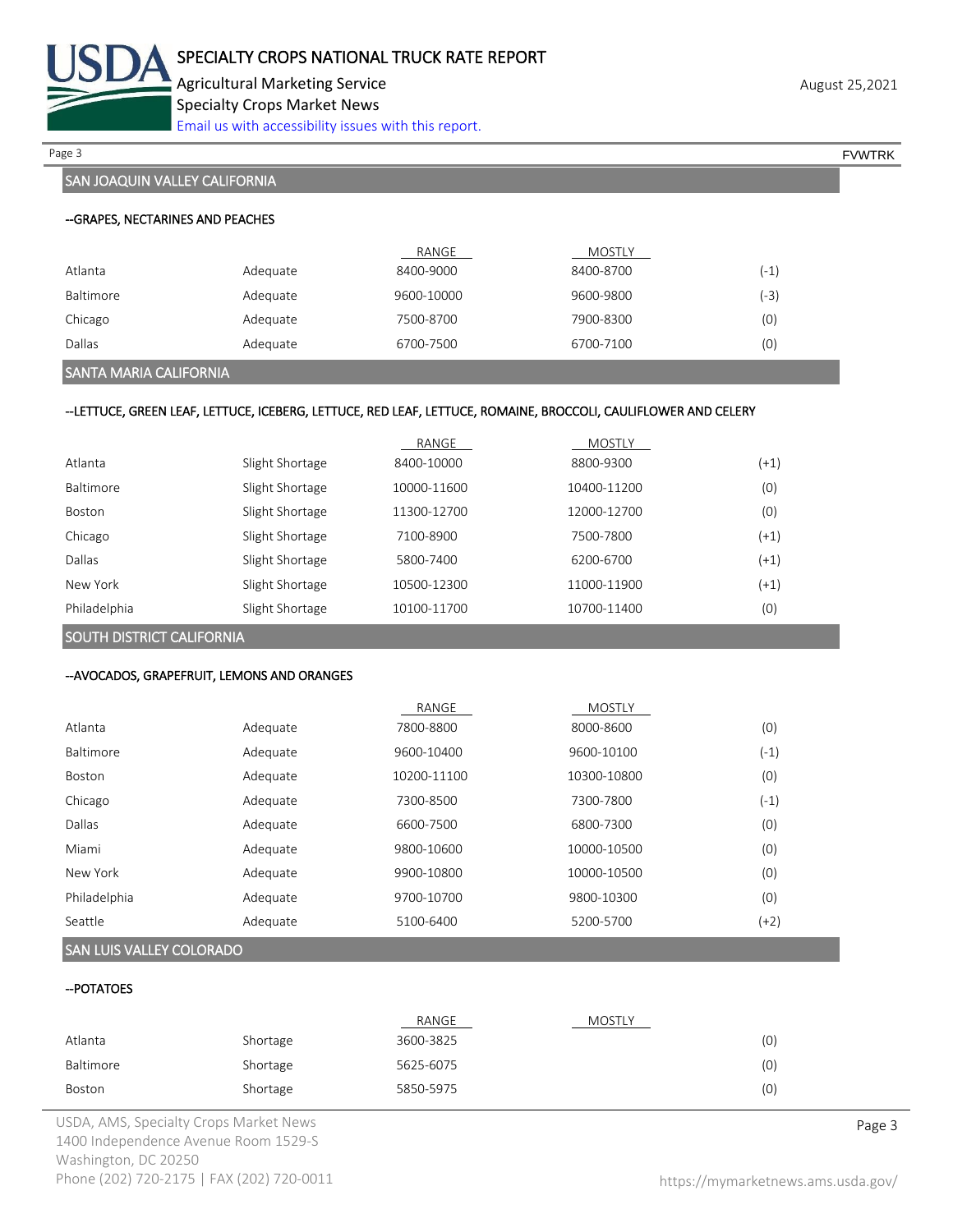

Agricultural Marketing Service **August 25,2021** August 25,2021 Specialty Crops Market News

[Email us with accessibility issues with this report.](mailto:mars@ams.usda.gov?subject=508%20Inquiry/Report)

| Page 4       |          |           | <b>FVWTRK</b> |
|--------------|----------|-----------|---------------|
| Chicago      | Shortage | 2925-3150 | (0)           |
| Dallas       | Shortage | 2250-2475 | (0)           |
| New York     | Shortage | 5850-6300 | (0)           |
| Philadelphia | Shortage | 5850-6300 | (0)           |

DELAWARE, MARYLAND AND EASTERN SHORE VIRGINIA

### --CANTALOUPES AND WATERMELONS

|                                 |          | RANGE     | <b>MOSTLY</b> |        |
|---------------------------------|----------|-----------|---------------|--------|
| Atlanta                         | Shortage | 2700-2900 | 2800-2900     | (+4)   |
| Baltimore                       | Shortage | 1000-1200 | 1100-1200     | (+5)   |
| Boston                          | Shortage | 2600-2800 | 2700-2800     | (+2)   |
| Chicago                         | Shortage | 2400-2800 | 2400-2700     | (+2)   |
| New York                        | Shortage | 1500-1700 | 1600-1700     | $(+3)$ |
| Philadelphia                    | Shortage | 1200-1400 | 1300-1400     | $(+8)$ |
| <b>VIDALIA DISTRICT GEORGIA</b> |          |           |               |        |

# --ONIONS, DRY

|          | RANGE     | <b>MOSTLY</b> |         |
|----------|-----------|---------------|---------|
| Adequate | 1000-1700 | 1000-1300     | (0)     |
| Adequate | 2600-2900 | 2800-2900     | (0)     |
| Adequate | 3925-5200 | 3925-4500     | (0)     |
| Adequate | 2850-3650 | 2850-3100     | (0)     |
| Adequate | 2750-3300 |               | (0)     |
| Adequate |           |               | (0)     |
| Adequate | 2000-2650 | 2500-2650     | $(+23)$ |
| Adequate | 3750-4000 |               | $(-3)$  |
| Adequate | 3000-3400 |               | (0)     |
|          |           | 4000-4700     |         |

### UPPER VALLEY, TWIN FALLS-BURLEY DISTRICT IDAHO

### --POTATOES

|                  |                 | RANGE     | <b>MOSTLY</b> |     |
|------------------|-----------------|-----------|---------------|-----|
| Atlanta          | Slight Shortage | 4888-5313 |               | (0) |
| <b>Baltimore</b> | Slight Shortage | 6375-6800 |               | (0) |
| <b>Boston</b>    | Slight Shortage | 7000-8500 |               | (0) |
| Chicago          | Slight Shortage | 3600-4250 |               | (0) |
| Dallas           | Slight Shortage | 4038-4500 | 4250-4250     | (0) |
| Los Angeles      | Slight Shortage | 2300-2500 |               | (0) |
| Miami            | Slight Shortage | 7500-8000 |               | (0) |
| New York         | Slight Shortage | 6800-7225 |               | (0) |

USDA, AMS, Specialty Crops Market News **Page 4** 1400 Independence Avenue Room 1529-S Washington, DC 20250 Phone (202) 720-2175 | FAX (202) 720-0011 <https://mymarketnews.ams.usda.gov/>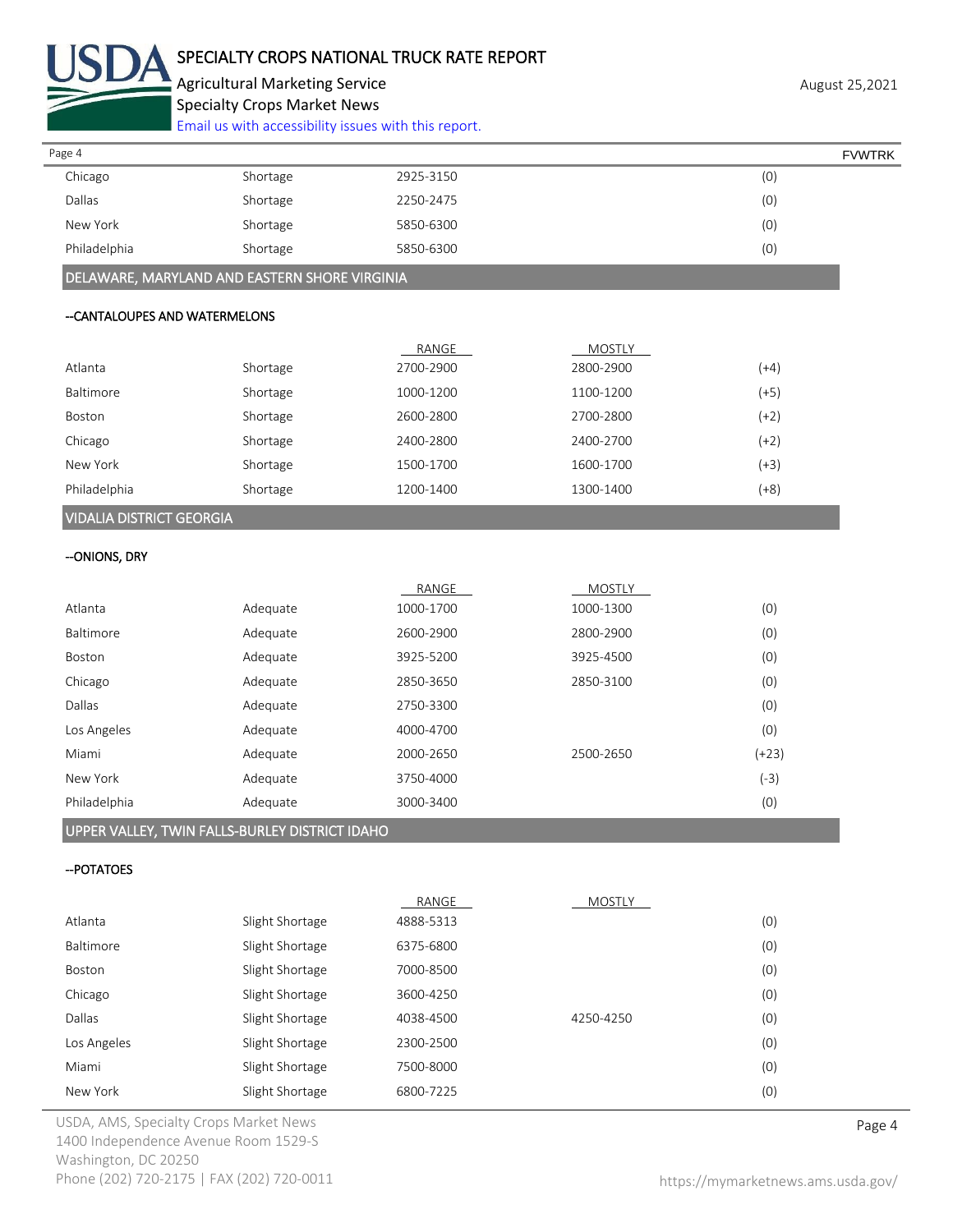

Agricultural Marketing Service **August 25,2021** August 25,2021 Specialty Crops Market News

[Email us with accessibility issues with this report.](mailto:mars@ams.usda.gov?subject=508%20Inquiry/Report)

| Page 5                                |                                          |                        |               |                                      | <b>FVWTRK</b> |
|---------------------------------------|------------------------------------------|------------------------|---------------|--------------------------------------|---------------|
| Philadelphia                          | Slight Shortage                          | 6800-7000              |               | (0)                                  |               |
|                                       | SOUTHWEST INDIANA AND SOUTHEAST ILLINOIS |                        |               |                                      |               |
| --WATERMELONS                         |                                          |                        |               |                                      |               |
|                                       |                                          | RANGE                  | <b>MOSTLY</b> |                                      |               |
| Chicago                               | Shortage                                 | 1800-2000              |               | $(+3)$                               |               |
| <b>LOUISIANA</b>                      |                                          |                        |               |                                      |               |
| -- SWEET POTATOES                     |                                          |                        |               |                                      |               |
|                                       |                                          | RANGE                  | <b>MOSTLY</b> |                                      |               |
| Chicago                               | Adequate                                 | 3000-3200              |               | (0)                                  |               |
| New York                              | Adequate                                 | 5200-6000              |               | (0)                                  |               |
| <b>BIG LAKE AND CENTRAL MINNESOTA</b> |                                          |                        |               |                                      |               |
| <b>FIRST REPORT</b><br>-- POTATOES    |                                          |                        |               |                                      |               |
|                                       |                                          |                        |               |                                      |               |
| Atlanta                               |                                          | RANGE                  | MOSTLY        |                                      |               |
| Boston                                | Adequate<br>Adequate                     | 4300-4730<br>5805-6020 | 6020          | $\left( \right)$                     |               |
|                                       |                                          | 1720-2365              | 2150-2365     | $\left( \right)$                     |               |
| Chicago<br>Dallas                     | Adequate<br>Adequate                     | 3010-3870              |               | $\left( \right)$                     |               |
| Miami                                 | Adequate                                 | 6020-6450              | 6450          | $\left( \right)$                     |               |
| New York                              | Adequate                                 | 5590-6020              |               | $\left( \right)$<br>$\left( \right)$ |               |
| Philadelphia                          | Adequate                                 | 5160-5375              | 5160          | $\left(\right)$                      |               |
| <b>MICHIGAN</b>                       |                                          |                        |               |                                      |               |
|                                       |                                          |                        |               |                                      |               |
| --CUCUMBERS                           |                                          |                        |               |                                      |               |
|                                       |                                          | RANGE                  | <b>MOSTLY</b> |                                      |               |
| Atlanta                               | Slight Shortage                          | 3100-3300              |               | $(+7)$                               |               |
| Baltimore                             | Slight Shortage                          | 3000-3100              | 3000-3000     | (0)                                  |               |
| Chicago                               | Slight Shortage                          | 1000-1100              |               | $(+11)$                              |               |
| Dallas                                | Slight Shortage                          | 3000-3100              |               | $(+5)$                               |               |
| New York                              | Slight Shortage                          | 3500-3600              |               | $(+1)$                               |               |
| Philadelphia                          | Slight Shortage                          | 3300-3500              | 3300-3400     | $(+8)$                               |               |
| --SQUASH                              |                                          |                        |               |                                      |               |
|                                       |                                          | RANGE                  | <b>MOSTLY</b> |                                      |               |
| Atlanta                               | Slight Shortage                          | 3100-3300              | 3100-3200     | $(+5)$                               |               |
| Baltimore                             | Slight Shortage                          | 3000-3100              | 3000-3000     | (0)                                  |               |
| Chicago                               | Slight Shortage                          | 1000-1100              |               | $(+11)$                              |               |
| Dallas                                | Slight Shortage                          | 3000-3100              |               | $(+5)$                               |               |

USDA, AMS, Specialty Crops Market News **Page 5** 1400 Independence Avenue Room 1529-S Washington, DC 20250 Phone (202) 720-2175 | FAX (202) 720-0011 <https://mymarketnews.ams.usda.gov/>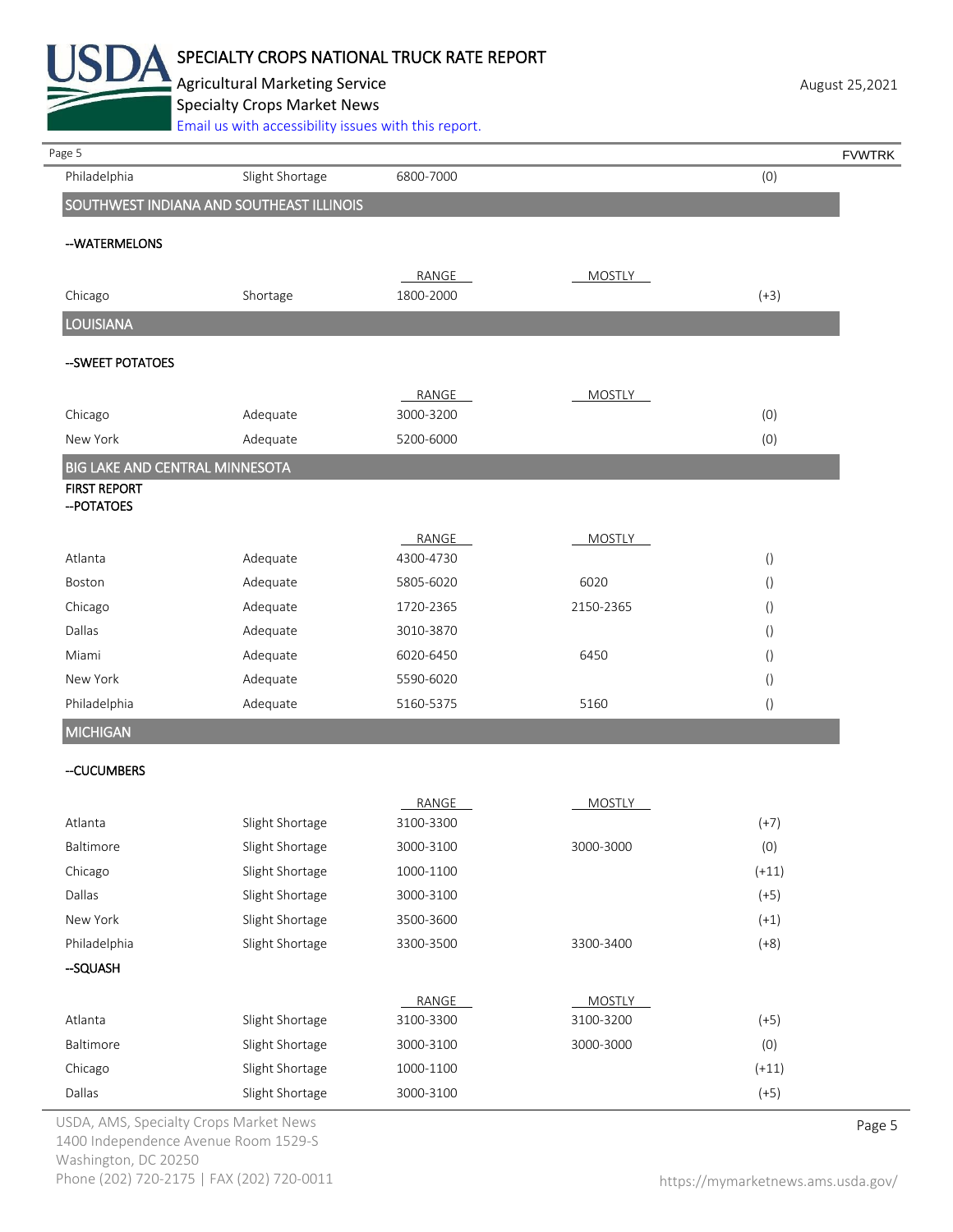

## SPECIALTY CROPS NATIONAL TRUCK RATE REPORT

Agricultural Marketing Service **August 25,2021** August 25,2021 Specialty Crops Market News

.<br>With accessibility issues with this report.

| Page 6                          |                 |           |               |                  | <b>FVWTRK</b> |
|---------------------------------|-----------------|-----------|---------------|------------------|---------------|
| New York                        | Slight Shortage | 3500-3600 | 3500-3500     | (0)              |               |
| <b>MISSISSIPPI</b>              |                 |           |               |                  |               |
| -- SWEET POTATOES               |                 |           |               |                  |               |
|                                 |                 | RANGE     | <b>MOSTLY</b> |                  |               |
| Atlanta                         | Adequate        | 1300-1600 |               | (0)              |               |
| Chicago                         | Adequate        | 1800-2600 | 2000-2400     | (0)              |               |
| Dallas                          | Adequate        | 2200-2800 | 2600-2800     | (0)              |               |
| <b>SOUTHEAST MISSOURI</b>       |                 |           |               |                  |               |
| --WATERMELONS                   |                 |           |               |                  |               |
|                                 |                 | RANGE     | <b>MOSTLY</b> |                  |               |
| Chicago                         | Shortage        | 2400-2600 | 2500-2600     | $(+2)$           |               |
| <b>NEW YORK</b>                 |                 |           |               |                  |               |
| <b>FIRST REPORT</b><br>--APPLES |                 |           |               |                  |               |
|                                 |                 | RANGE     | <b>MOSTLY</b> |                  |               |
| Atlanta                         | Slight Shortage | 3500-4000 |               | $\left( \right)$ |               |
| Baltimore                       | Slight Shortage | 1700-1700 |               | $\left(\right)$  |               |
| Boston                          | Slight Shortage | 2300-3000 | 2500-2800     | $\left(\right)$  |               |
| Miami                           | Slight Shortage | 5500-6000 |               | $\left(\right)$  |               |
| New York                        | Slight Shortage | 1800-2100 |               | $\left( \right)$ |               |
| Philadelphia                    | Slight Shortage | 1700-2500 |               | $\left(\right)$  |               |
| <b>EASTERN NORTH CAROLINA</b>   |                 |           |               |                  |               |
| --SWEET POTATOES                |                 |           |               |                  |               |
|                                 |                 | RANGE     | MOSTLY        |                  |               |
| Atlanta                         | Shortage        | 2500-2500 |               | (0)              |               |
| Baltimore                       | Shortage        | 2000-2500 |               | (0)              |               |
| Boston                          | Shortage        | 3000-3500 |               | (0)              |               |
| Chicago                         | Shortage        | 3500-3500 |               | (0)              |               |
| Miami                           | Shortage        | 3000-3000 |               | (0)              |               |
| New York                        | Shortage        | 2500-3000 |               | (0)              |               |
| Philadelphia                    | Shortage        | 2250-2250 |               | (0)              |               |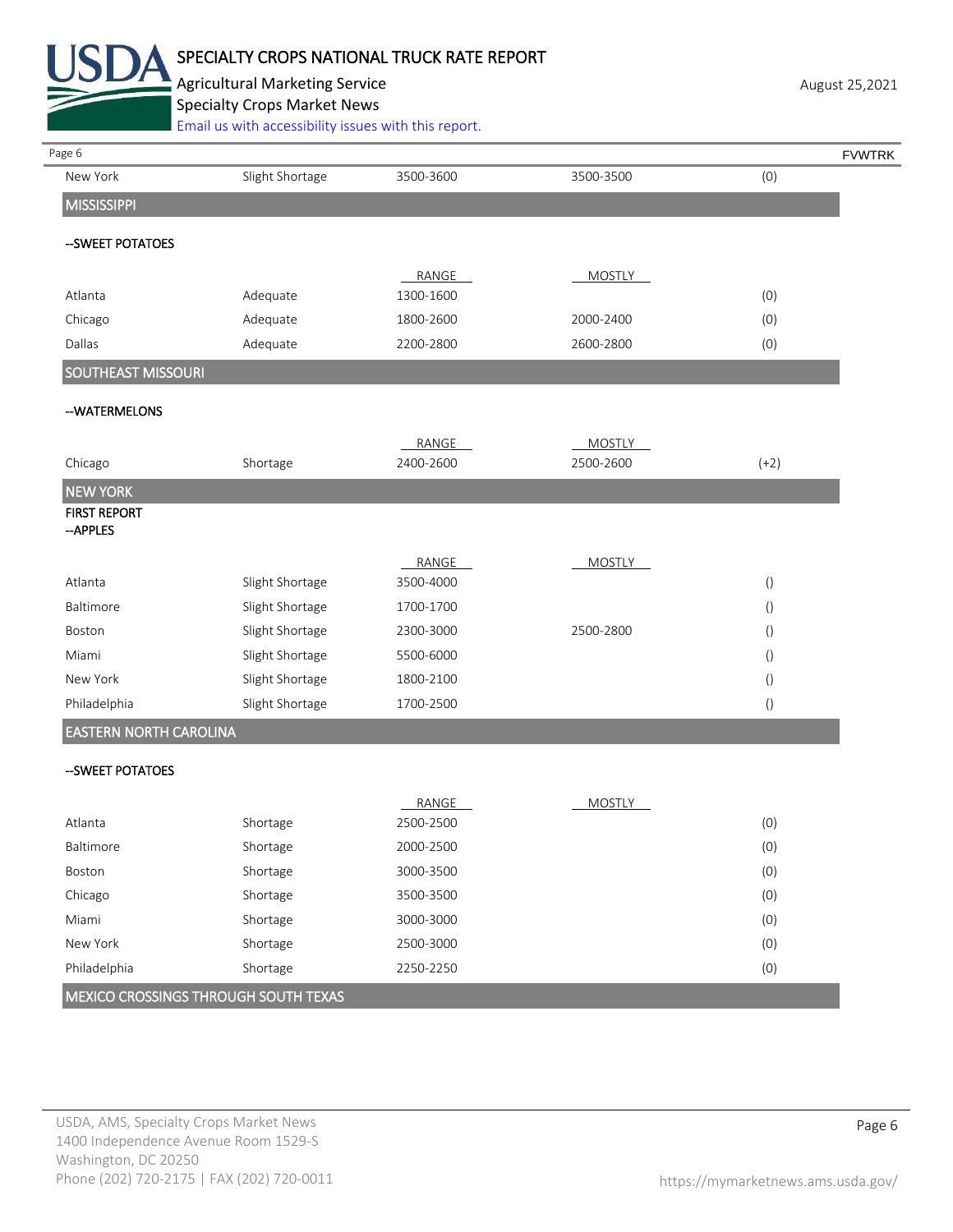

Page 7 FOUNTRK And the set of the set of the set of the set of the set of the set of the set of the set of the set of the set of the set of the set of the set of the set of the set of the set of the set of the set of the s

### --PEPPERS, ANAHEIM, PEPPERS, BELL TYPE, PEPPERS, HABANERO, PEPPERS, JALAPENO, PEPPERS, POBLANO, PEPPERS, SERRANO, TOMATOES, GRAPE TYPE, TOMATOES, PLUM TYPE, BROCCOLI, CARROTS, CHAYOTE, CILANTRO, CUCUMBERS, LIMES, MANGOES, PAPAYA, PINEAPPLES, TOMATILLOS, TOMATOES AND WATERMELONS

|              |                | RANGE     | <b>MOSTLY</b> |         |
|--------------|----------------|-----------|---------------|---------|
| Atlanta      | Slight Surplus | 3200-3600 | 3400-3500     | $(-3)$  |
| Baltimore    | Slight Surplus | 5200-5600 | 5300-5400     | $(-2)$  |
| Boston       | Slight Surplus | 5800-6200 |               | (0)     |
| Chicago      | Slight Surplus | 3200-3600 | 3300-3400     | $(-6)$  |
| Dallas       | Slight Surplus | 1600-1800 |               | $(+6)$  |
| Los Angeles  | Slight Surplus | 3000-3400 | 3100-3200     | $(+15)$ |
| Miami        | Slight Surplus | 3800-4500 | 4100-4200     | $(-5)$  |
| New York     | Slight Surplus | 5800-6400 | 5900-6000     | $(-2)$  |
| Philadelphia | Slight Surplus | 5200-5600 | 5400-5500     | $(-4)$  |
| Seattle      | Slight Surplus | 5600-6000 |               | $(-10)$ |
|              |                |           |               |         |

### COLUMBIA BASIN WASHINGTON

### --ONIONS, DRY AND POTATOES

|             |          | RANGE     | <b>MOSTLY</b> |     |
|-------------|----------|-----------|---------------|-----|
| Atlanta     | Adequate | 6650-7600 |               | (0) |
| Dallas      | Adequate | 5600-6300 |               | (0) |
| Los Angeles | Adequate | 2300-2700 |               | (0) |
| Miami       | Adequate | 8600-9000 |               | (0) |
| New York    | Adequate | 8200-9000 |               | (0) |

### YAKIMA VALLEY AND WENATCHEE DISTRICT WASHINGTON

### --APPLES, BLUEBERRIES, CHERRIES AND PEARS

|                          |          | RANGE     | <b>MOSTLY</b> |        |
|--------------------------|----------|-----------|---------------|--------|
| Atlanta                  | Adequate | 7400-8300 | 7700-8100     | $(-2)$ |
| Baltimore                | Adequate | 8200-9200 | 8300-8800     | $(-2)$ |
| Boston                   | Adequate | 8700-9700 | 8800-9300     | $(-3)$ |
| Chicago                  | Adequate | 6300-7200 | 6400-6800     | $(-1)$ |
| Dallas                   | Adequate | 6200-7100 | 6200-6600     | (0)    |
| Los Angeles              | Adequate | 2100-2800 | 2300-2700     | (0)    |
| Miami                    | Adequate | 9100-9800 | 9100-9600     | (0)    |
| New York                 | Adequate | 8500-9400 | 8600-9100     | $(-2)$ |
| Philadelphia             | Adequate | 8200-9300 | 8400-8800     | $(-3)$ |
| Seattle                  | Adequate | 900-1500  | 1150-1350     | $(-7)$ |
| <b>CENTRAL WISCONSIN</b> |          |           |               |        |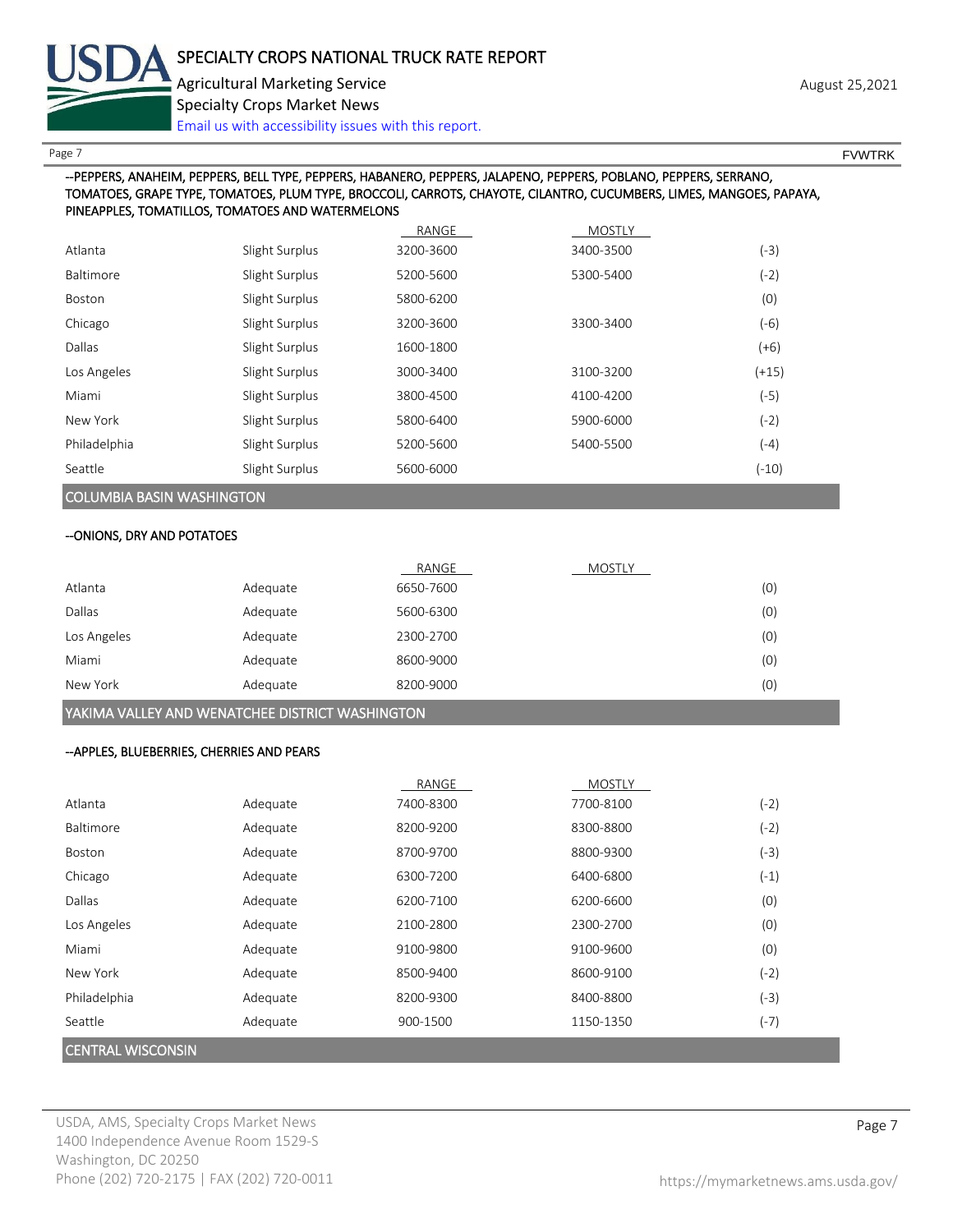

Agricultural Marketing Service **August 25,2021** August 25,2021

Specialty Crops Market News

[Email us with accessibility issues with this report.](mailto:mars@ams.usda.gov?subject=508%20Inquiry/Report)

| Page 8                                                                                         | <b>FVWTRK</b> |
|------------------------------------------------------------------------------------------------|---------------|
| -- POTATOES<br>the contract of the contract of the contract of the contract of the contract of |               |
|                                                                                                |               |

| ОТАТС |
|-------|
|-------|

|                  |                 | RANGE     | <b>MOSTLY</b> |         |
|------------------|-----------------|-----------|---------------|---------|
| Atlanta          | Slight Shortage | 3400-4000 |               | $(+2)$  |
| <b>Baltimore</b> | Slight Shortage | 3400-4000 | 3800-4000     | $(+8)$  |
| Boston           | Slight Shortage | 3825-5000 |               | $(+2)$  |
| Chicago          | Slight Shortage | 1063-1200 |               | $(+1)$  |
| Dallas           | Slight Shortage | 3400-4038 | 3800-4000     | $(+5)$  |
| Miami            | Slight Shortage | 4675-6000 | 5475-5800     | $(+9)$  |
| New York         | Slight Shortage | 3613-5500 | 4800-4800     | $(+11)$ |
| Philadelphia     | Slight Shortage | 3400-4000 |               | $(+6)$  |